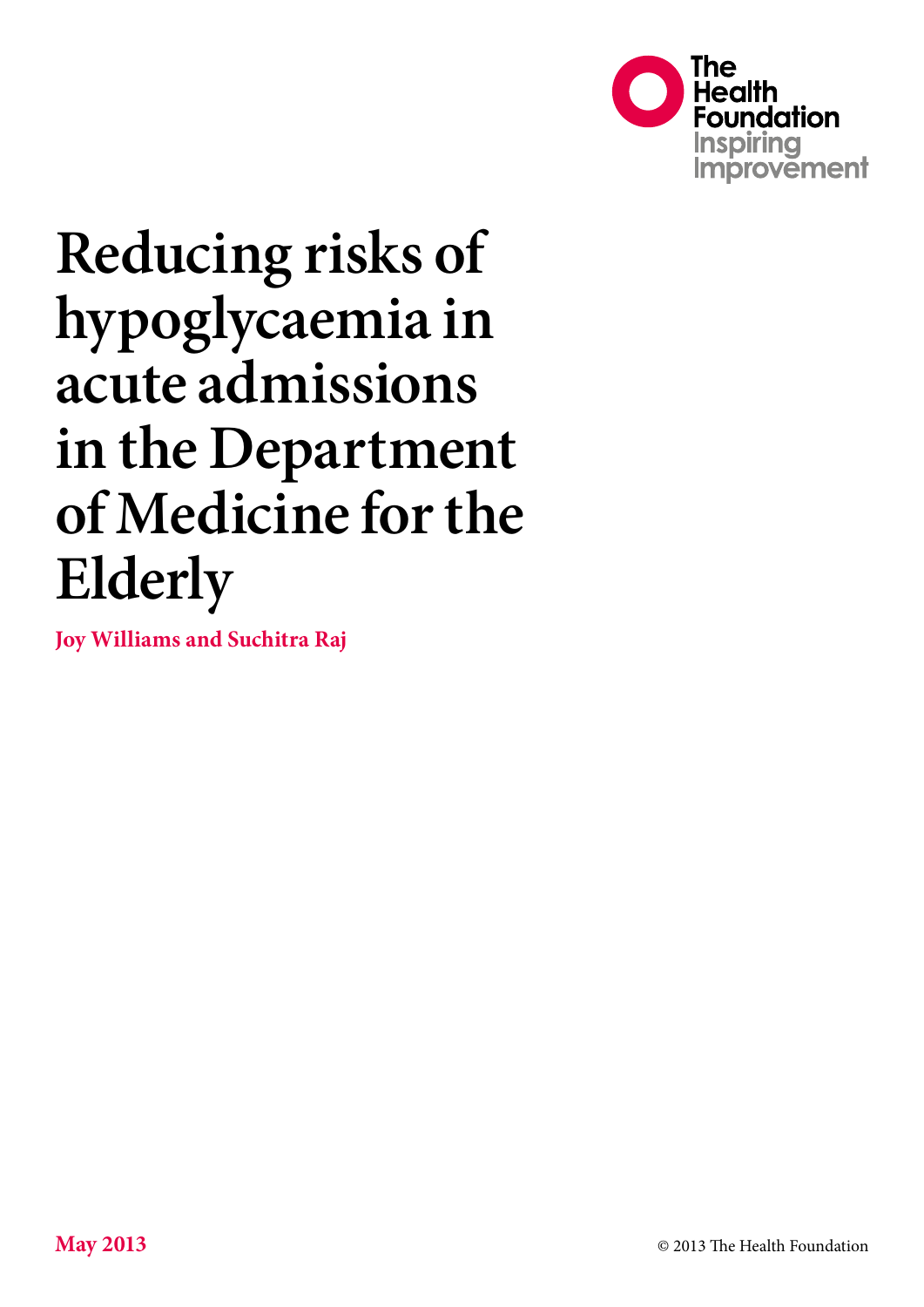#### **Introduction**

Hypoglycaemia is an acute complication associated with the use of sulphonylureas and insulin in the treatment of diabetes (NHS Diabetes, 2011).

As part of a quality improvement and safety study, the team of diabetes specialist nurses (DSN) in a district general hospital reviewed all patients with diabetes admitted into the admission ward of the Department of Medicine for the Elderly (DOME). Over a 12 month period from November 2011 to October 2012, all patients treated with either a sulphonylurea or insulin were identified. This information was analysed and the data are presented here. This article will also provide an overview of hypoglycaemia and discuss the key risk factors of this acute complication of diabetes in older people.

The specific problems associated with ageing and managing diabetes in older people, as well as reducing the risk will be discussed, in order to support best practice and safer management in this client group.

# **Prevalence of diabetes in older people**

Diabetes is the most common long term metabolic condition, affecting an estimated 10-25% of older people.<sup>1</sup> Indeed, older people now represent the largest sector of the population with the disease.<sup>2</sup> The combination of an increasing life expectancy and an ageing population has led to a rising number of older people with diabetes. The National Service Framework for older people predicts that the numbers of people surviving into their 80s and 90s will continue to increase,<sup>3</sup> and therefore it is estimated that the number of older people presenting with diabetes will continue to rise. The challenge of managing diabetes in the older population is mainly due to age related morbidities, in addition to the higher prevalence of type 2 diabetes.<sup>4</sup>

#### **Hypoglycaemia**

Hypoglycaemia is an acute complication of diabetes that is diagnosed by a blood glucose level below four mmol/l. It requires urgent

treatment with 15-20 grams of rapid acting glucose to restore the blood glucose level to the normal range, and this should be followed by a longer acting carbohydrate to replace the liver stores with glycogen. Symptoms include shaking, sweating, confusion, nausea, hunger, and also tingling around the lips (which is under-recognised in older people).<sup>2,5</sup>

Hypoglycaemia should be avoided in people who are unable to recognise or treat a hypoglycaemic episode. Reasons for hypoglycaemia occurring would be if the person omitted or delayed a meal, was more active than usual, ate a reduced carbohydrate meal, or imbibed alcohol. Polypharmacy complicates management as it can lead to confusion and pharmacological errors, which can cause hypoglycaemia due to incorrect use. Hypoglycaemia can have grave consequences in older people as they are more prone to falls and fractures.<sup>6,7</sup> Mortality risk is greater following hospital admission, with some people experiencing permanent neurological damage.<sup>8</sup>

#### **Reasons for hypoglycaemia**

In the older person there can be a blunting of the sensations of hunger and thirst, so meals may be omitted through lack of appetite or cognitive impairment when the person believes they have eaten. Alternatively, the person may lack the energy or physical ability to prepare a meal, or they may be socially isolated and unable to shop. Patients who are housebound may be reviewed by healthcare professionals infrequently, and as a result medications are not adjusted in response to weight loss or declining renal or liver function. Renal impairment delays excretion of sulphonylureas and insulins, so doses need to be reduced in response to glycaemic control. Hypoglycaemia is underreported in this patient group because either they or their carers do not recognise the signs.<sup>9</sup>

Hypoglycaemia can occur at any age in those treated by sulphonylureas or insulin. Given the progressive nature of diabetes, it can be expected that older people will require more treatments, including these hypoglycaemics. Glibenclamide is not recommended in the elderly due to its long half life, which makes hypoglycaemia more of a risk.<sup>10</sup>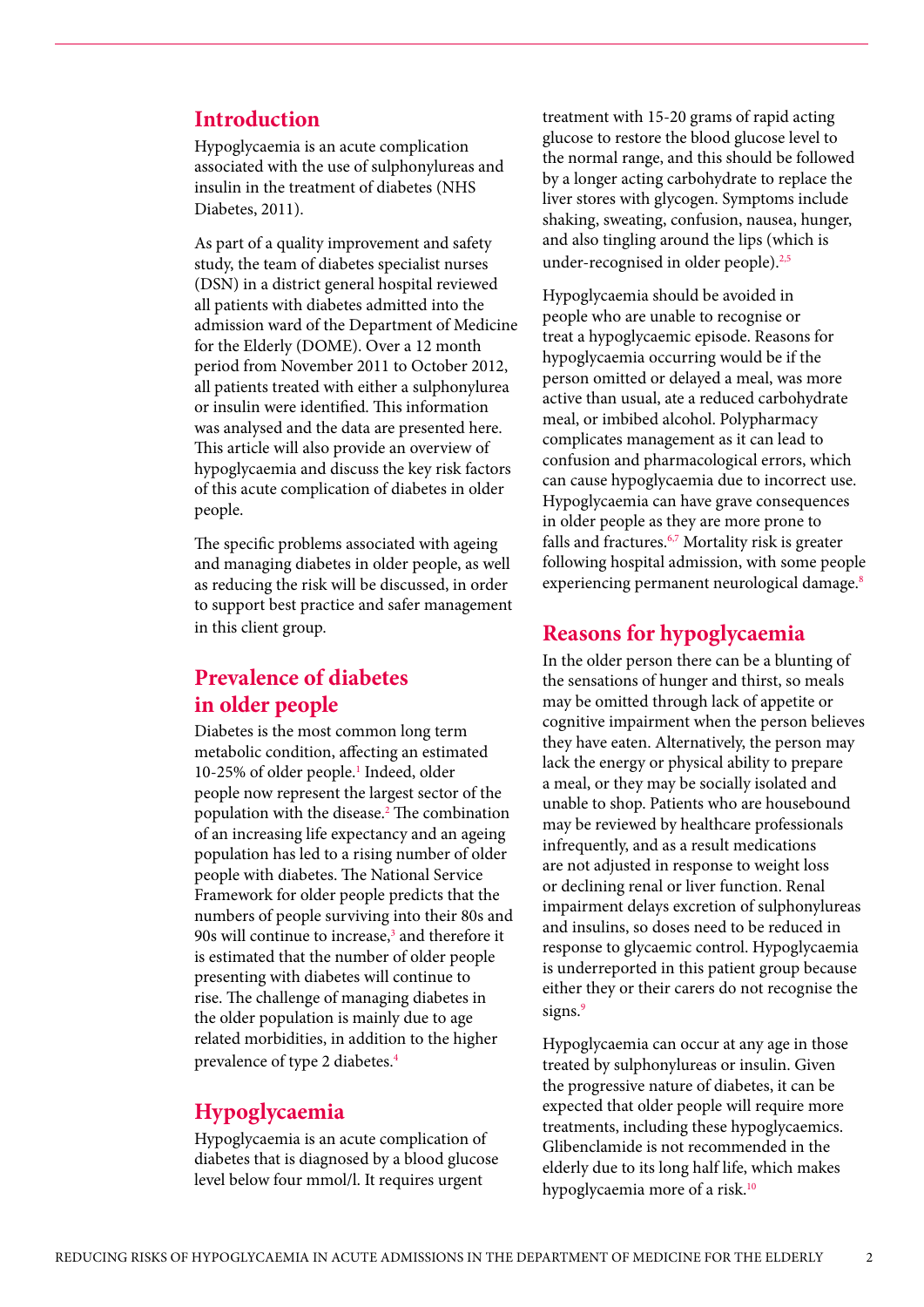# **Consequences of hypoglycaemia**

Many older people are living in residential care where there is a recognised lack of diabetes training and awareness of the disease amongst the care home staff.<sup>11</sup> Barrou et al recognise that people with diabetes are at an increased risk of developing dementia,<sup>12</sup> particularly vascular dementia. This poses immense challenges for those caring for these patients, and treatments need to be tailored to the individual's needs.

## **Treating to target**

The quality and outcomes framework set a target for general practitioners to achieve in order to receive financial rewards to fund the service. The aim was to encourage improved diabetes care, leading to a reduction of the long term complications of diabetes. However, this came with an increased risk of hypoglycaemia and a resultant increased risk of falls and confusion, which in the elderly can result in fractures, head injuries, and a loss of confidence and independence.

# **Method**

The diabetes specialist nurse (DSN) visited the admission ward for DOME patients on a daily basis. Any patient with diabetes admitted over the preceding 24 hours who was prescribed either a sulphonylurea and/or insulin treatment was identified. Using a self designed proforma, they obtained data including presenting complaint, past medical history, initial diagnosis, most recent HbA1c, and renal and liver function tests. Based on the glycated haemoglobin (HbA1c) level and the patient's condition, the DSN made the appropriate changes to the diabetic medication regime.

Over a 12 month period, a total of 324 patients were identified who had diabetes. The average age for this patient population was 82 years (54-102). Out of these 324 patients, 145 were on agents known to cause hypoglycaemia, 76 were on insulin therapy, 69 were on sulphonylurea tablets, and seven were on a combination of both. The HbA1c was measured for these patients, and it was discovered that a total of 40 patients had an HbA1c level under 7.5%. Out of the 40 patients, five were admitted with a fractured neck of femur and nine were

admitted due to a fall or collapse episode. Seven other patients were admitted due to not coping at home, two were admitted due to documented hypoglycaemia, and two as a result of confusion. A further two patients had symptoms suggestive of transient ischaemic attacks. Four other patients were admitted due to various infections, and the reason for admission was unclear for the remaining nine. The DSN assessed these 40 patients, and as a result 20 had their sulphonylurea stopped, eight had their insulin doses reduced, and a further two had their sulphonylurea doses reduced. Ten patients had no changes made.

#### **Discussion**

Over the 12 month period, 44.7% of diabetic patients admitted were on hypoglycaemic inducing agents, either sulphonylurea or insulin, and 27.5%(n=40) patients had an HbA1c level of 7.5% or less. Side effects of diabetes treatment, most notably hypoglycaemia, can result in poor outcomes, such as traumatic falls and an exacerbation of comorbid conditions.13 This is apparent in our cohort of patients, where 12.5% were admitted with a fractured neck of femur. A further one in four patients were admitted with a fall or collapse episode that could have resulted in a traumatic bone injury.

The risk of hypoglycemia, which may lead to impaired cognition and function, is substantially increased in the elderly. In addition, older adults may have more neuroglycopenic manifestations of hypoglycaemia (dizziness, weakness, delirium, and confusion) compared with adrenergic manifestations (tremors and sweating).<sup>13</sup> As a result, these symptoms may be missed or misconstrued as primary neurological disease (such as a transient ischemic attack), leading to an underreporting of hypoglycaemic episodes by affected patients.

Hypoglycaemia can pose a particular risk to older people if left untreated. In the frail older person, the consequences of a fall can range from distress and a loss of confidence to death from their injuries. Additionally, as a consequence of hypoglycaemia, there is an increased risk of suffering a major vascular event such as a stroke or myocardial infarction.<sup>2</sup>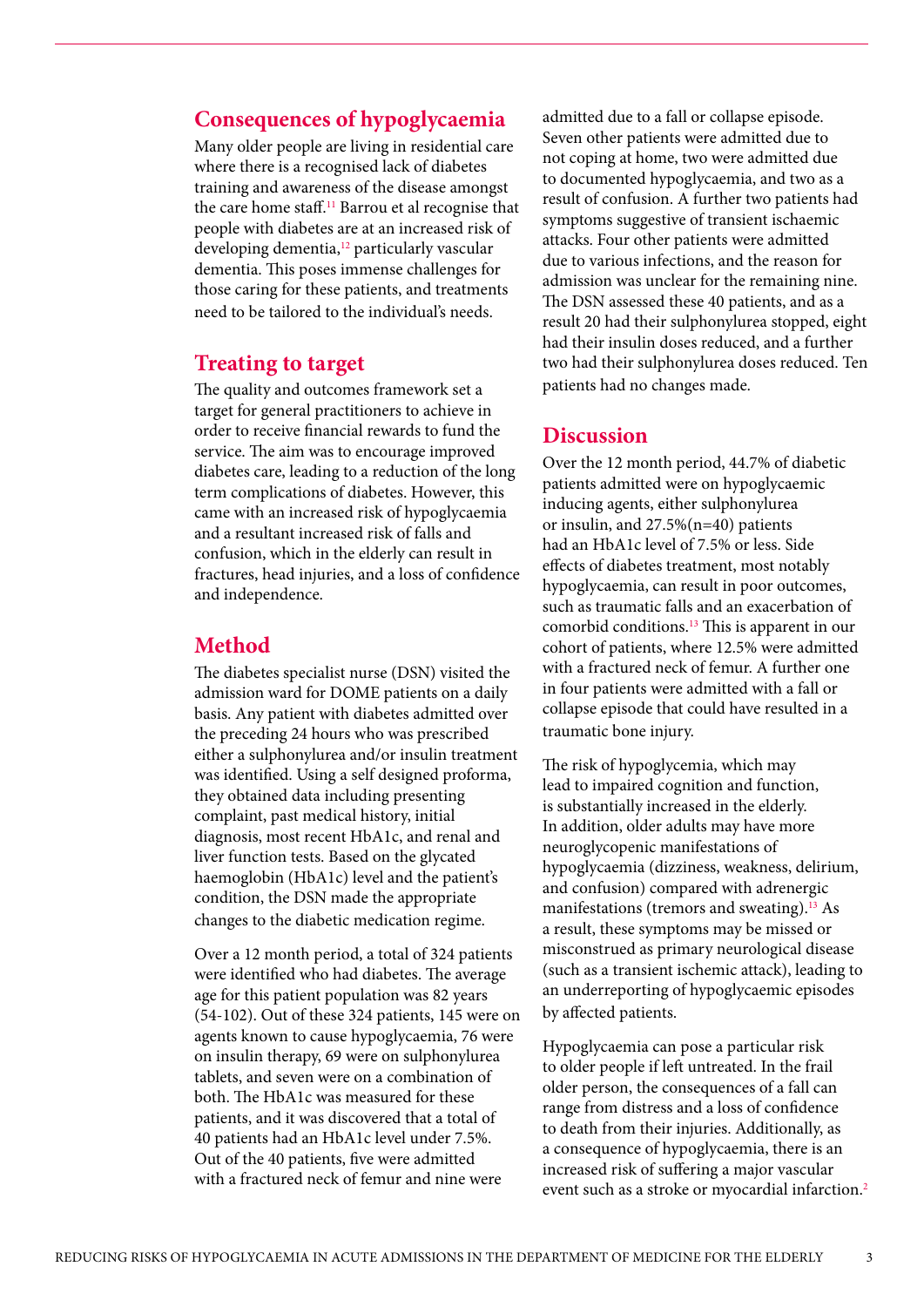It is recognised that hypoglycaemic episodes are both more frequent and severe in older people.<sup>2</sup> Frequent episodes of hypoglycaemia can lead to a loss of the warning signs of hypoglycaemia, and people may also have less warning signs of the condition as they become older.<sup>2</sup> This is because they have impaired glucagon and hormone responses. Renal impairment can lead to hypoglycaemia.

It has been suggested that for frail adults, people with a life expectancy of less than five years, and others in whom the risks of intensive glycaemic control appear to outweigh the benefits, a less stringent target of 8% is recommended.13 Studies have also shown it is less likely that the use of intensive therapy to target near normoglycaemia will show benefits among older adults with diabetes. Elderly diabetics may have a long duration of diabetes, a previous history of cardiovascular disease, or multiple cardiovascular risk factors, as well as many other comorbid conditions. These conditions limit the benefits of intensive therapy in older adults with diabetes. This is evidenced in the veterans affairs diabetes trial (VADT), which failed to show benefits in cardiovascular end points in the elderly population.14 Therefore, intensive management targeting normoglycaemia should be avoided in older adults. At a minimum, intensive control should be performed with great caution in older adults with diabetes.<sup>15</sup>

#### **Recommendations**

Treatments need to be considered with the general practitioner taking the lead on prescribing for the patient. Regular reviews of prescriptions are valuable to stop unnecessary medications. Computerised records of medications are recommended.

Sulphonylureas would not be recommended for those patients with erratic eating habits, where the risk of injury from hypoglycaemia is greater than that from chronic complications. A person with dementia who is very agitated and active is at great risk of hypoglycaemia. This patient group have erratic eating habits; there are days when they eat little and other days when they eat sugary foods to excess, making it challenging to control their blood glucose levels. Safety is paramount in avoiding

hypoglycaemia or hyperglycaemia associated with a hyperglycaemic hyperosmolar state.

Safety, symptom control, and low hypoglycaemic risk are therefore considered to be as important as glycaemic control. Many older people have comorbidities, including the complications of diabetes. Given the risks, avoidance of hypoglycaemia is an important consideration in choosing therapeutic agents and establishing glycaemic goals in elderly adults. Insulin secretagogues such as sulphonylureas, as well as all types of insulin, should be used with caution in the frail elderly. Basal insulin administered once daily is often the drug of choice because, although great control is not achieved, a blood glucose level ranging between five and 15 mmol/l would be acceptable.